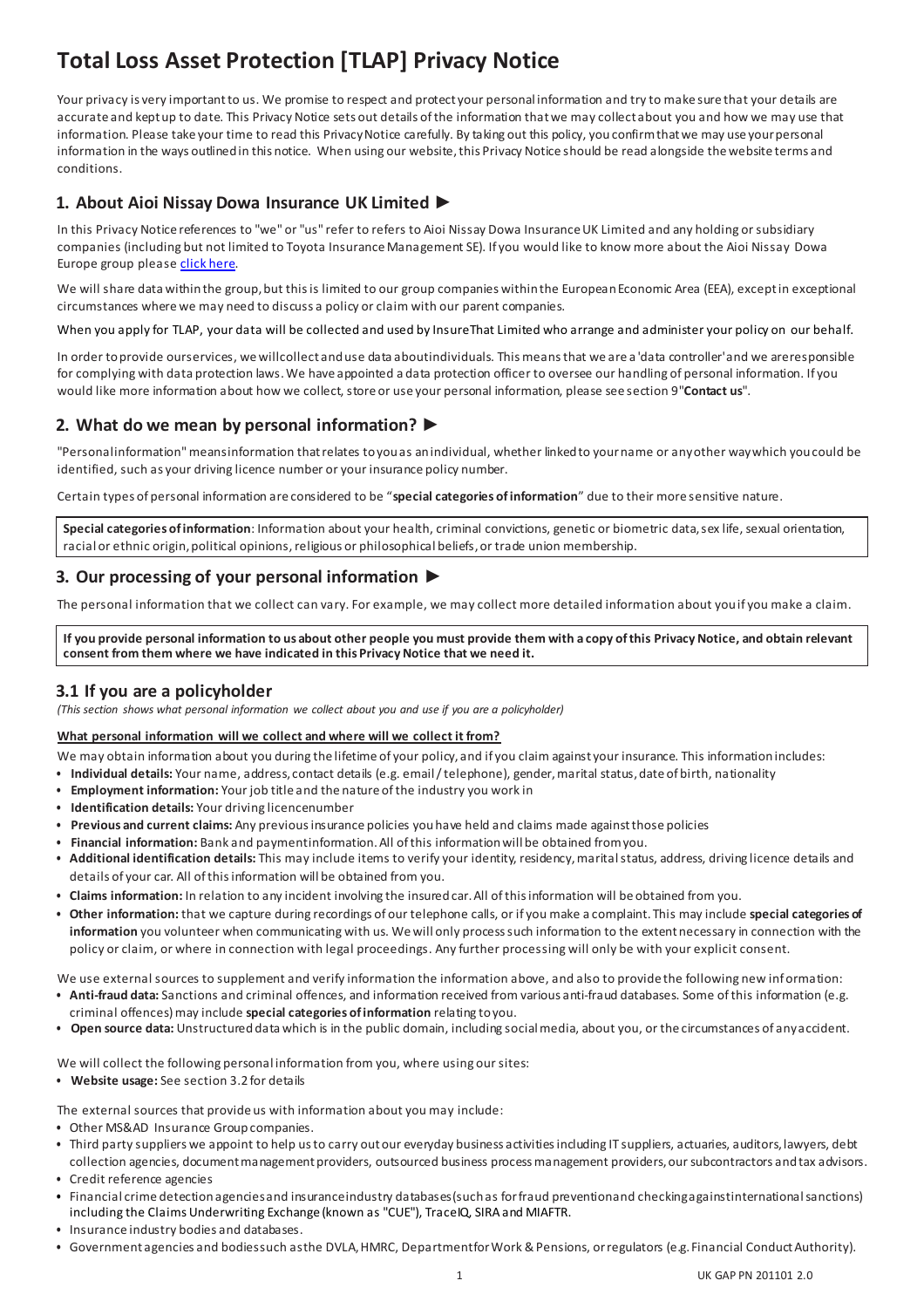- Publicly available sources (e.g. the electoral roll, court judgments, insolvency registers, internet search engines, news art icles, social media)
- The police, HMRC and other crime prevention and detection agencies.

#### **What will we use your personal information for?**

We may process your personal information for a number of purposes. For each purpose, we will rely on one or more of the following legal grounds:

- We need your personal information because it is necessary to enter into or perform a contract (e.g. the insurance contract)
- We have a legitimate interest to use your personal information (e.g. business records, carry out strategicbusiness analysis, review our business planning and develop and improve our products and services). When using your personal information in this way, we will always consider your rights and interests.
- We have a legal or regulatory obligation to use your personal information (e.g. to meet record-keeping requirements of our regulators).

For **special categories of information**, we must have an additional legal ground for processing. We will rely on the following:

- It isinthe substantialpublic interest anditis necessary:i)foraninsurancepurpose (e.g.managing claims); or ii)to prevent and detect an unlawful act (e.g. fraud)
- To establish, exercise or defend legal rights (e.g. legal proceedings are being brought against us or we want to bring a legal claim ourselves)

| <b>Type of Processing</b>                                                                                                                                                                                                                   | Grounds for using personal information                                                | Grounds for special categories                                                                                    |
|---------------------------------------------------------------------------------------------------------------------------------------------------------------------------------------------------------------------------------------------|---------------------------------------------------------------------------------------|-------------------------------------------------------------------------------------------------------------------|
| To verify your identity, carry out fraud,                                                                                                                                                                                                   | • To enter into or perform a contract                                                 | It is necessary for an insurance purpose<br>٠                                                                     |
| credit and anti-money laundering checks                                                                                                                                                                                                     |                                                                                       | It is in the substantial public interest to prevent<br>٠                                                          |
|                                                                                                                                                                                                                                             |                                                                                       | or detect unlawful acts (where we suspect                                                                         |
|                                                                                                                                                                                                                                             |                                                                                       | fraud)                                                                                                            |
|                                                                                                                                                                                                                                             |                                                                                       | • To establish, exercise or defend legal rights                                                                   |
| To set up your insurance policy                                                                                                                                                                                                             | • To enter into or perform a contract                                                 | It is necessary for an insurance purpose                                                                          |
| To manage and service and answer queries<br>about your insurance policy                                                                                                                                                                     | • To enter into or perform a contract                                                 | • It is necessary for an insurance purpose                                                                        |
| To manage any claims you make under                                                                                                                                                                                                         | • To enter into or perform a contract                                                 | • It is necessary for an insurance purpose                                                                        |
| your insurance policy (including via the<br>Online Portal)                                                                                                                                                                                  |                                                                                       | To establish, exercise or defend legal rights<br>٠                                                                |
| To prevent and investigate fraud on an<br>ongoing basis                                                                                                                                                                                     | • To enter into or perform a contract                                                 | • It is in the substantial public interest to prevent<br>or detect unlawful acts (where we suspect<br>fraud)      |
|                                                                                                                                                                                                                                             |                                                                                       | To establish, exercise or defend legal rights<br>٠                                                                |
| To comply with our legal or regulatory                                                                                                                                                                                                      | • We have a legal or regulatory obligation                                            | It is necessary for an insurance purpose                                                                          |
| obligations                                                                                                                                                                                                                                 |                                                                                       | To establish, exercise or defend legal rights<br>$\bullet$                                                        |
| To ensure that we consider any customers                                                                                                                                                                                                    | • We have a legitimate interest (to ensure a                                          | • It is necessary for an insurance purpose                                                                        |
| who may be in a vulnerable circumstance                                                                                                                                                                                                     | consistent service to all of our customers and                                        |                                                                                                                   |
|                                                                                                                                                                                                                                             | that all customers are treated equally)                                               |                                                                                                                   |
| To communicate with you and resolve any                                                                                                                                                                                                     | • To enter into or perform a contract                                                 | • It is necessary for an insurance purpose                                                                        |
| complaints that you might have                                                                                                                                                                                                              | • We have a legitimate interest (to send you                                          | To establish, exercise or defend legal rights<br>٠                                                                |
|                                                                                                                                                                                                                                             | communications, record and handle                                                     |                                                                                                                   |
|                                                                                                                                                                                                                                             | complaints)                                                                           |                                                                                                                   |
| To provide improved quality, training and                                                                                                                                                                                                   | • We have a legitimate interest (to develop and                                       | • We will not process your special categories of                                                                  |
| security (e.g. through recorded or                                                                                                                                                                                                          | improve our products and service)                                                     | information for this purpose                                                                                      |
| monitored phone calls to / from us, or<br>customer satisfaction surveys)                                                                                                                                                                    |                                                                                       |                                                                                                                   |
| For debt collection purposes                                                                                                                                                                                                                | • To enter into or perform a contract                                                 | • We will not process your special categories of                                                                  |
|                                                                                                                                                                                                                                             |                                                                                       | information for this purpose                                                                                      |
| Managing our business operations (e.g.                                                                                                                                                                                                      | • We have a legitimate interest (to carry out                                         | • We will not process your special categories of                                                                  |
| keeping accounting records, analysing                                                                                                                                                                                                       | business operations and activities that are                                           | information for this purpose                                                                                      |
| financial results, meeting audit                                                                                                                                                                                                            | necessary for the everyday running of a                                               |                                                                                                                   |
| requirements, receiving professional                                                                                                                                                                                                        | business)                                                                             |                                                                                                                   |
|                                                                                                                                                                                                                                             |                                                                                       |                                                                                                                   |
|                                                                                                                                                                                                                                             |                                                                                       |                                                                                                                   |
|                                                                                                                                                                                                                                             |                                                                                       |                                                                                                                   |
| experience, planning service delivery, risk                                                                                                                                                                                                 |                                                                                       |                                                                                                                   |
| assessment and costs and charges                                                                                                                                                                                                            |                                                                                       |                                                                                                                   |
| Monitoring usage of our websites                                                                                                                                                                                                            | • We have a genuine business need (to assess                                          | • We will not process your special categories of                                                                  |
|                                                                                                                                                                                                                                             | usage of our website)                                                                 | information for this purpose                                                                                      |
| To send you marketing materials about our                                                                                                                                                                                                   | • We have a genuine business need (to market                                          | • We will not process special categories of                                                                       |
|                                                                                                                                                                                                                                             | our products)                                                                         |                                                                                                                   |
| advice, and holding our own insurance)<br>For insurance administration purposes<br>including trend analysis, actuarial work,<br>pricing analysis, analysis of customer<br>products and services (where we have<br>your permission to do so) | • We have a legitimate interest (to develop and<br>improve our products and services) | • We will not process your special categories of<br>information for this purpose<br>information for this purpose. |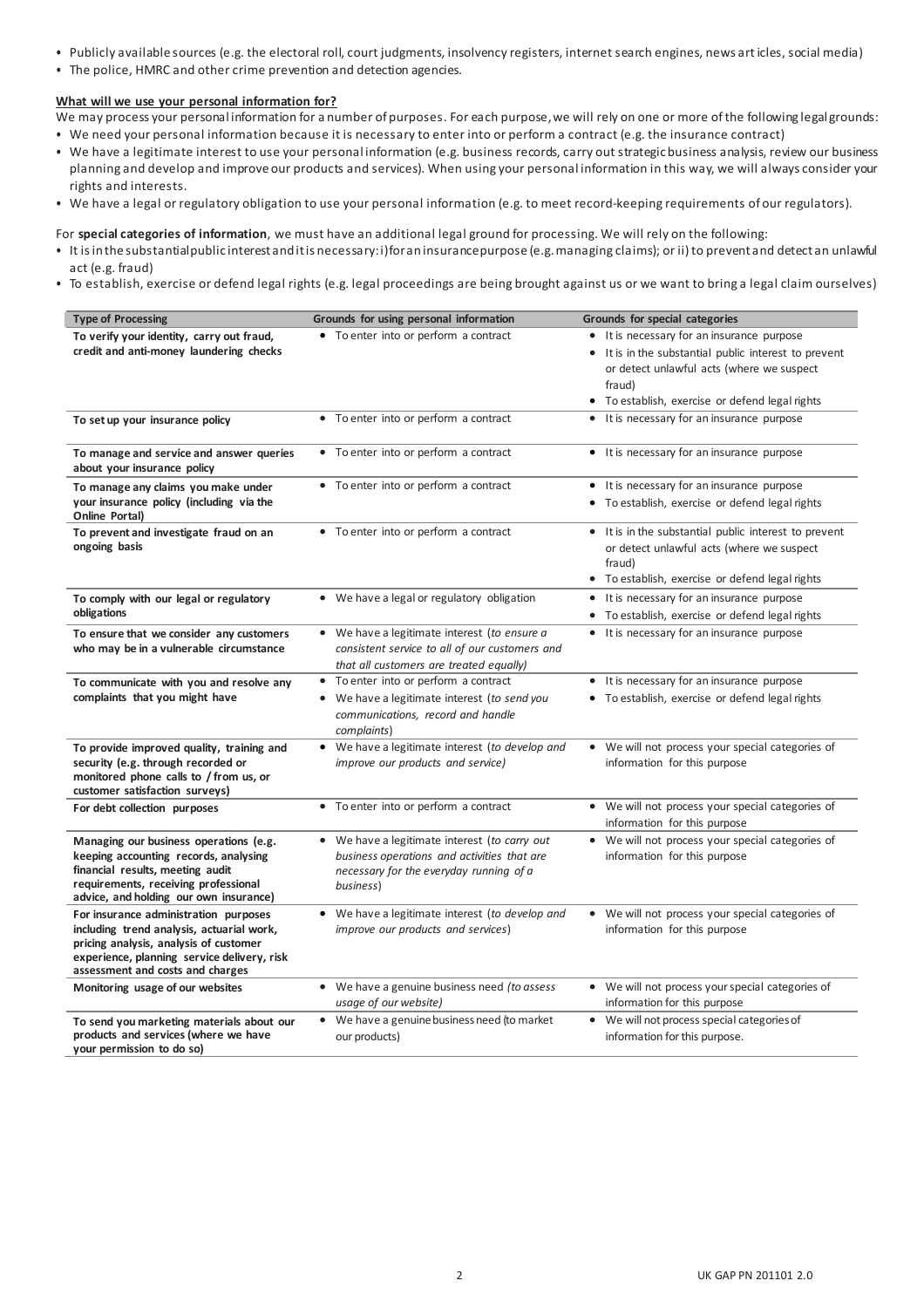#### **Who will we share your personal information with?**

On occasion, we will share personal information within the MS&AD InsuranceGroup or with the following third partiesfor the purposes laid out in the table above:

- Anyone authorised to act on your behalf.
- InsureThat who manage the policy administration, claims and complaints on our behalf.
- Third party suppliers we appoint to help us to carry out our everyday business activities including outsourced business proce ss management providers, claims, our subcontractors, IT suppliers, actuaries, auditors, lawyers, debt collection agencies, docume nt management providers, and tax advisors.
- Our premium finance provider (for instalment customers).
- Credit reference agencies/debt collection agencies.
- Providers of demographic data and vehicle data.
- Financial crime detection agencies and insurance industry financial crime databases (such as for fraud prevention and checkin g against international sanctions) including the Claims and Underwriting Exchange (known as "CUE"), TraceIQ, SIRA and MIAFTR.
- Insurance industry bodies and databases.
- Government agencies and bodies such as the DVLA, HMRC, Department for Work & Pensions, or professional regulators (e.g. the Financial Conduct Authority in the UK)
- The police and other crime preventionand detection agencies. We and fraudprevention agencies may enable law enforcement agenciesto access and use your personal data to detect, investigate and prevent crime.
- Selected thirdpartiesin connection with any sale, transferor disposal of our business.

#### **If you would like more information about any of the above uses of your personal information, please see section 9"Contact us" .**

### **3.2 Users of our website**

*(This section will detail what personal information we collect about you and use if you access and use any of our websites.)*

#### **What personal information will we collect and where will we collect it from?**

We will share some website experience data with trusted third parties to help us improve the service we provide to you. This data will never be special category data. If possible this data will be irreversibly anonymised and therefore no longer attributable to you. Where data cannot be anonymised it will include personal data shared by most web browsers such as (but not limited to) your IP address, location, operating system, web pages visited

#### **What will we use your personal information for?**

We may process your personal information for a number of different purposes. We must have a legal ground for each purpose, and we will rely on the following ground:

• We have a genuine business need to use your personal information such as maintaining our business records, monitoring usage ofour website and marketing our services and improving our business model and services. When using your personal information in this way, we have considered your rights and ensured that our business need does not cause youharm.

We've shown how we use your personal information, and the legal grounds we rely on, in the table below:

| <b>Type of Processing</b>                                          | Grounds for using personal information                                         | Grounds for special categories                                                  |
|--------------------------------------------------------------------|--------------------------------------------------------------------------------|---------------------------------------------------------------------------------|
| Communicating with you and responding to<br>any enquiries you have | We have a genuine business need (to<br>respond to any enquiries)               | We will not process your special categories of<br>information for this purpose. |
| Monitoring usage of our website                                    | We have a genuine business need (to assess to<br>assess usage of our websites) | We will not process your special categories of<br>information for this purpose. |

**If you would like more information about any of the above uses of your personal information, please see section 9 "Contact us ".**

## **4. What is our approach to sending your personal information abroad? ►**

Sometimes we (or thirdparties actingon ourbehalf)willtransferpersonalinformationthatwe collect about youtocountries outside ofthe European Economic Area ("EEA"). We or our service providers may use cloud based computer systems (i.e. network of remote servers hosted on the internet which process and store your information) to which foreign law enforcement agencies may have the power to require access. Our contracts with these firms will detail the necessary requirements to ensure your information is protected. We will assess these firm's security arrangements from time to time ensuring that they are only using your information as agreed. Should you wish to ob tain further information about the safeguards we have in place, please contact the Data Protection Officer.

Where a transfer occurs we will take steps to ensure that your personal information is protected. We will use a set of contractwording known as the "standard contractual clauses" which has been approved by the data protectionauthorities

**If you would like more information regarding our data transfers, please see section 9"Contact us".**

## **5. Marketing ►**

We take privacy very seriously and will only use your personal information for the purposes laid out in this Privacy Policy. Unless you have opted out, we will contact you about marketing – for example, to offer other services or to ask if you want to take part in a competition we might run.

You are free to object to receiving any marketing material and can edit your marketing preferences at any time. To opt out of marketing communications please ema[il DPO@aioinissaydowa.eu](mailto:DPO@insurethebox.com) or click "unsubscribe" on any marketing message we send you.

Please be aware that we have a genuine business need to be able to contact you to discuss how your pol icy is being administered. This form of contact falls outside of your marketing preferences and must continue in order for us to be able to provide you with a pol icy effectively. This will never include marketing material and all information will be strictly related to your policy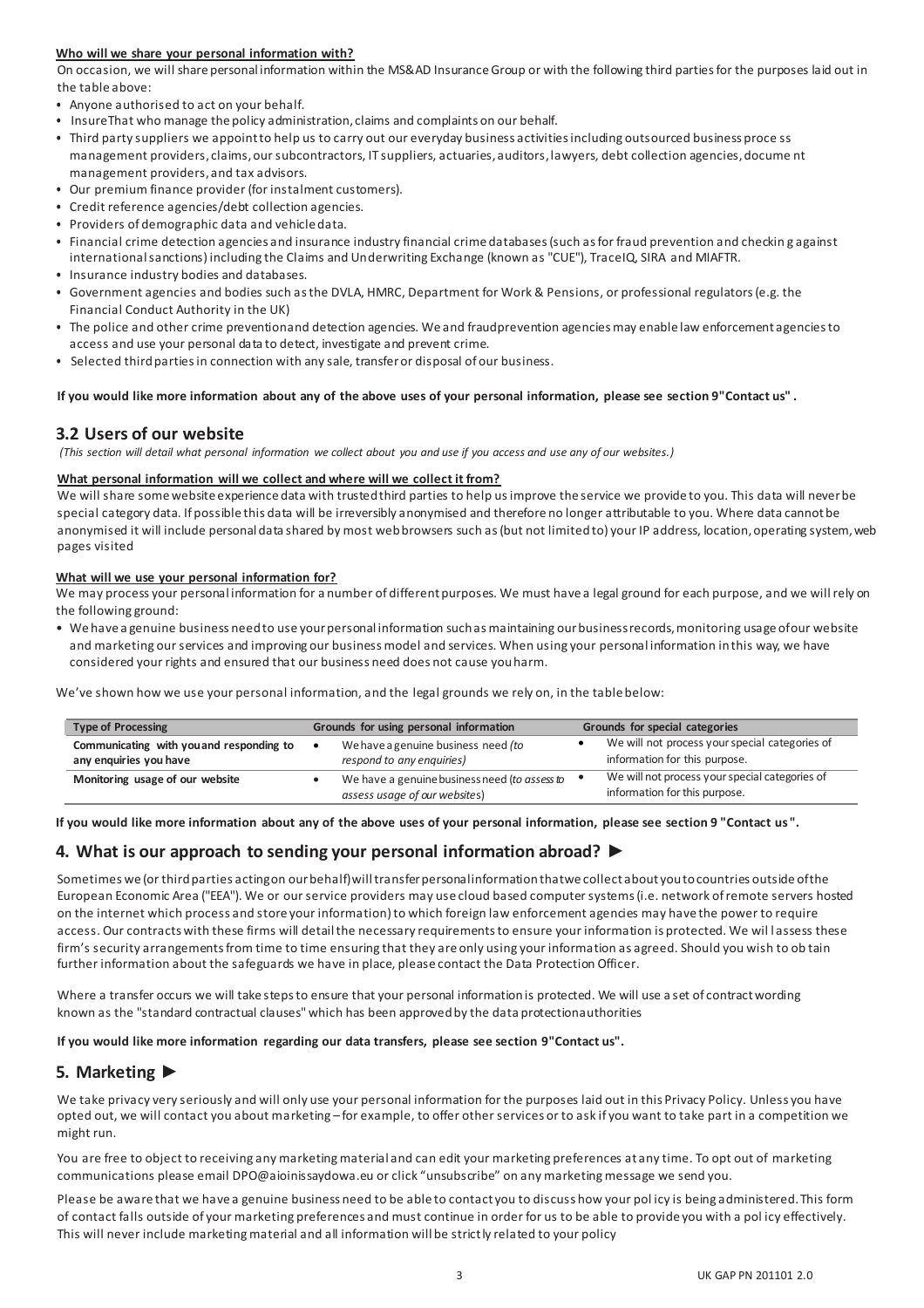# **6. How long do we keep your personal information for? ►**

We will keep your personal information for as long as reasonably necessary to fulfil the purposes set out in section 3 above and to comply with our legal and regulatory obligations. For example:

- To respond to any questions or complaints.
- To show that we treated you fairly.
- To maintain records according to rules that apply to us.

We have a detailed retention policy in place which govems how long we will hold different types of information for. The exact time period will depend on the purpose for which we collect that information, for example:

- Policies: 7 years
- Claims: 7 years
- Complaints: 7 years

Please note that Fraud prevention agencies can hold your personal data fordifferent periods oftime, and if you are considered to pose a fraudor money laundering risk, your data can be held for up to 6 years.

**For more information about how long your personal information will be kept, please see section 9"Contact us".**

## **7. Your rights ►**

Under data protection law you have a number of rights in relation to the personal information that we hold about you. You can exercise these rights by contacting us. We will not usually charge you in relation to a request.

| The right to access your<br>personal information >              | You are entitled to a copy of the personal information we hold about you and certain details of how we use it. We will<br>usually provide your personal information to you in writing unless you request otherwise. Where your request has been<br>made electronically (e.g. by email), a copy of your personal information will be provided to you by electronic means<br>where possible.                                                                                                                                                                                             |
|-----------------------------------------------------------------|----------------------------------------------------------------------------------------------------------------------------------------------------------------------------------------------------------------------------------------------------------------------------------------------------------------------------------------------------------------------------------------------------------------------------------------------------------------------------------------------------------------------------------------------------------------------------------------|
| The right to<br>rectification $\blacktriangleright$             | We take reasonable steps to ensure that the information we hold about you is accurate and where necessary up to date and<br>complete. If you believe that there are any inaccuracies, discrepancies or gaps in the information we hold about you, you can<br>contact us and ask us to update or amend it.                                                                                                                                                                                                                                                                              |
| The right to erasure $\blacktriangleright$                      | This is sometimes known as the 'right to be forgotten'. It entitles you, in certain circumstances, to request deletion of your<br>personal information. For example, where we no longer need your personal information for the original purpose we collected<br>it for or where you have exercised your right to withdrawn consent. Whilst we will assess every request, there are other<br>factors that will need to be taken into consideration. For example we may be unable to erase your information as you have<br>requested because we have a regulatory obligation to keep it. |
| The right to restriction<br>of processing $\blacktriangleright$ | In certain circumstances, you are entitled to ask us to stop using your personal information, for example where you think that<br>the personal information we hold about you may be inaccurate or where you think that we no longer need to use your personal<br>information.                                                                                                                                                                                                                                                                                                          |
| The right to data<br>portability $\blacktriangleright$          | In certain circumstances, you can request that we transfer personal information that you have provided to us to a third party.                                                                                                                                                                                                                                                                                                                                                                                                                                                         |
| The right to object<br>to processing $\blacktriangleright$      | In addition to the right to object to marketing, in certain circumstances you will also have the right to object to us<br>processing your personal information. This will be when we are relying on there being a genuine business need to process<br>your personal information. Please note, in some circumstances we will not be able to cease processing your information,<br>but we will let you know if this is the case.                                                                                                                                                         |
| The right to<br>object to<br>marketing $\blacktriangleright$    | You have control over the extent to which we market to you and you have the right to request that we stop sending<br>you marketing messages at any time. You can do this either by clicking on the "unsubscribe" button in any email that<br>we send to you or by contacting us using the details set out in section 9. Please note that even if you exercise this<br>right because you do not want to receive marketing messages, we may still send you service related communications<br>where necessary                                                                             |
| The right to withdraw<br>consent                                | Where we rely on your consent in order to process your personal information, you have the right to withdraw such<br>consent to further use of your personal information. Please note that for some purposes, we need your consent in order<br>to provide your policy. If you withdraw your consent, we may need to cancel your policy or we may be unable to pay your<br>claim. We will advise you of this at the point you seek to withdraw your consent.                                                                                                                             |
| The right to lodge a<br>complaint with the<br>ICO               | You have a right to complain to the Information Commissioner's Office if you believe that any use of your personal<br>information by us is in breach of applicable data protection laws and / or regulations. More information can be found on<br>the Information Commissioner's Office website: www.ico.org.uk. This will not affect any other legal rights or remedies that<br>you have.                                                                                                                                                                                             |

Please note that although we take your rights seriously, there may be some circumstances where we cannot comply with your request such as where complying with it would mean that we couldn't comply with our own legal or regulatory requirements. In these instances we will let you know why we cannot comply with yourrequest.

In some circumstances, complying with your request may result in your insurance policy being cancelled or your claim being discontinued. For example, if you request erasure of your personal information, we would not have the information required to pay your claim. We will inform you of this at the time you make a request.